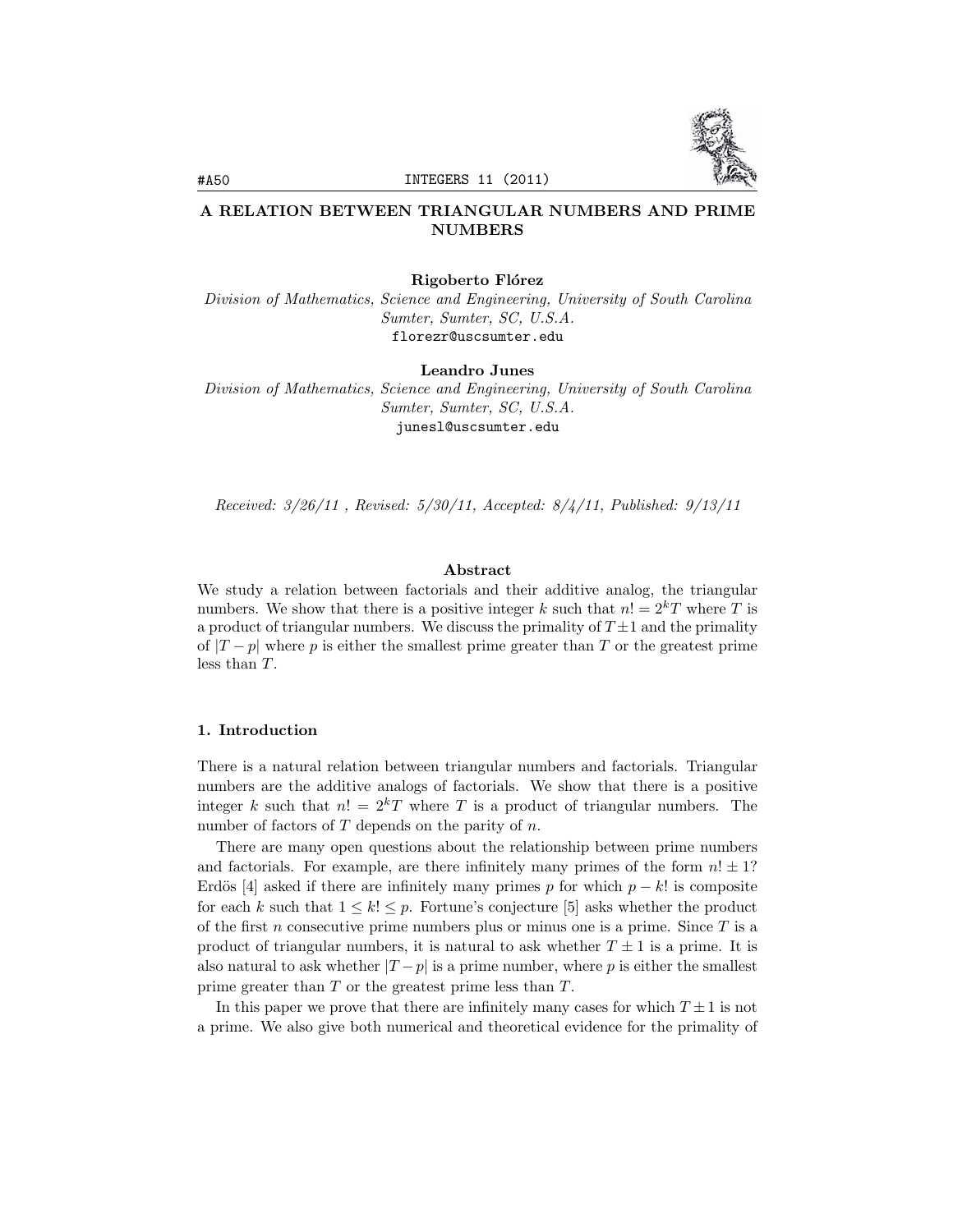*|T* − *p*| where  $p ≠ T ± 1$ .

We now formally state the question. We denote by  $t_n$  the  $n^{th}$  *triangular* number where  $n \geq 0$  with  $t_0 = 0$  and  $t_n = t_{n-1} + n$ . We define  $T(k) = \prod_{i=1}^{k} t_{2i-1}$  and  $T'(k) = t_5 \prod_{i=3}^{k} t_{2i}$  for  $k > 2$  an integer. If there is no ambiguity, we use *T* to mean either  $T(k)$  or  $T'(k)$ .

**Question 1.** If  $T$  is either  $T(k)$  or  $T'(k)$ , and  $p$  is either the smallest prime greater *than*  $T + 1$  *or the greatest prime less than*  $T - 1$ *, then* 

- (1) are there infinitely many primes of the form  $T \pm 1$ ?
- (2) *Is*  $|T-p|$  *a prime number?*

## 2. Preliminaries

In this section we introduce some notation. Throughout the paper we use *k* to represent a positive integer. We prove that  $n! = 2^k \prod_{i=0}^{k-1} (t_k - t_i)$  if  $n = 2k$  and  $n! = 2^k \prod_{i=0}^{k-1} (t_{k+1} - t_i)$  if  $n = 2k + 1$ . Proposition 2, part (2) is in [2, 3]. Proposition 2, part (1) is a natural relation. Therefore, we believe that it is known, but unfortunately we have not found this property in the mathematics literature.

Proposition 2. *If n is a positive integer, then*

 $(1)$   $n! = \begin{cases} 2^k T(k) & \text{if } n = 2k \\ 2^{k+1} T'(k) & \text{if } n = 2k \end{cases}$  $2^{k+1}T'(k)$  *if*  $n = 2k + 1$ .

(2) 
$$
T(k) = \prod_{i=0}^{k-1} (t_k - t_i).
$$

$$
(3) \t2T'(k) = \prod_{i=0}^{k-1} (t_{k+1} - t_i).
$$

*Proof.* We prove part (1) for  $n = 2k$ , the other case is similar.

$$
2^{k}T(k) = 2^{k} \cdot t_{1} \cdot t_{3} \dots t_{2k-1}
$$
  
=  $2^{k} \cdot \frac{1 \cdot 2}{2} \cdot \frac{3 \cdot 4}{2} \dots \frac{(2k-1) \cdot 2k}{2}$   
=  $(2k)! = n!$ .

We now prove part (2). We suppose that  $n = 2k$ . From part (1) we know that  $n! = 2<sup>k</sup>T(k)$ . So,

$$
2^{k}T(k) = 1 \cdot 2 \cdot 3 \cdot 4 \dots k \cdot (k+1) \dots (2k-3) \cdot (2k-2) \cdot (2k-1) \cdot 2k
$$
  
= 
$$
[1 \cdot 2k] \cdot [2 \cdot (2k-1)] \cdot [3 \cdot (2k-2)] \dots [k \cdot (k+1)]
$$
  
= 
$$
[k \cdot (k+1)] \dots [3 \cdot (2k-2)] \cdot [2 \cdot (2k-1)] \cdot [1 \cdot (2k)]
$$
  
= 
$$
\prod_{i=0}^{k-1} (k-i) \cdot (k+i+1)
$$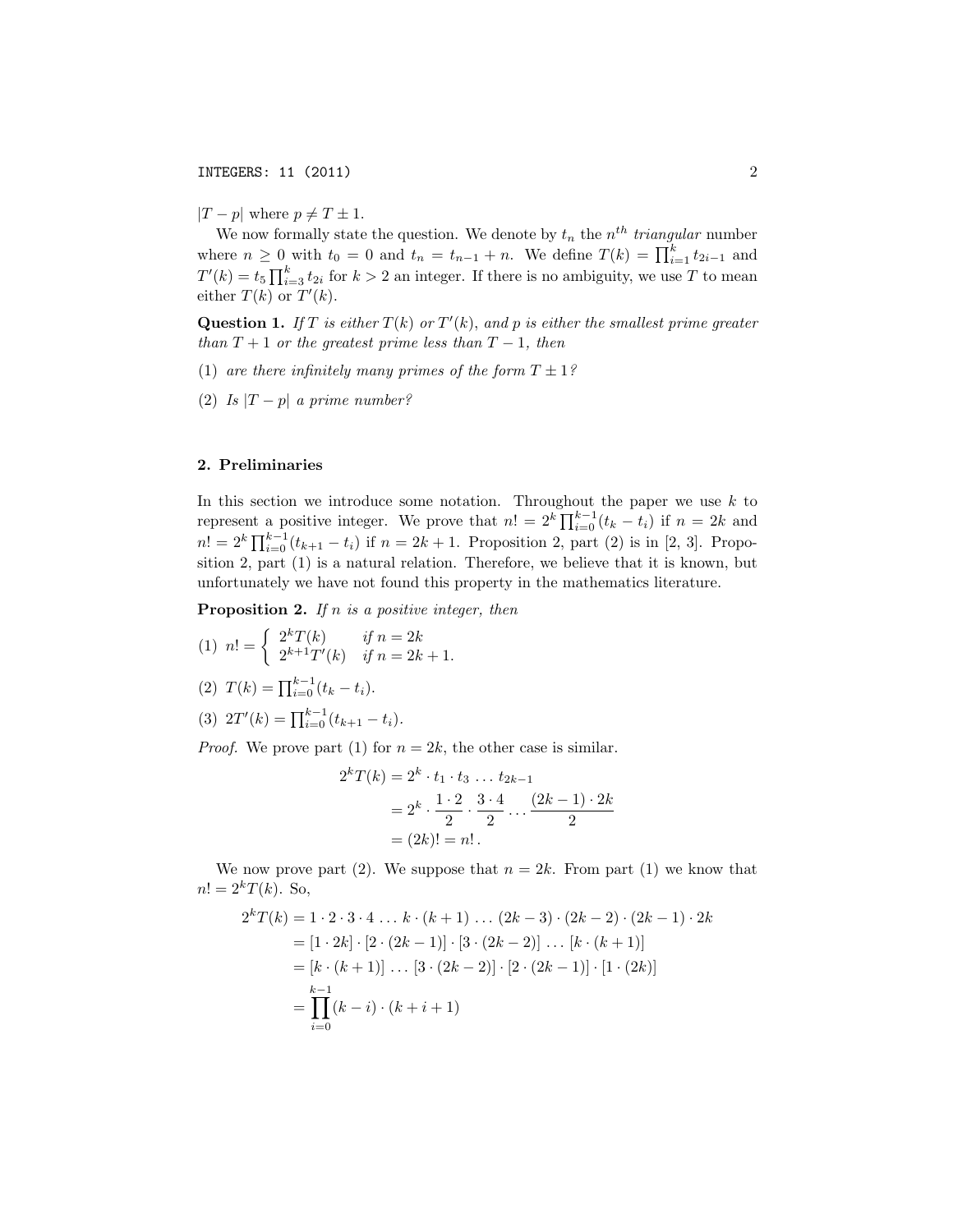$$
= \prod_{i=0}^{k-1} (k^{2} + k - i^{2} - i)
$$
  
= 
$$
\prod_{i=0}^{k-1} (k(k+1) - i(i+1)).
$$

Therefore,

$$
T(k) = \frac{1}{2^k} \prod_{i=0}^{k-1} (k(k+1) - i(i+1))
$$
  
= 
$$
\prod_{i=0}^{k-1} \left( \frac{k(k+1)}{2} - \frac{i(i+1)}{2} \right)
$$
  
= 
$$
\prod_{i=0}^{k-1} (t_k - t_i).
$$

We prove part (3). We suppose that  $n = 2k + 1$ . It is easy to see that  $2T'(k) = \frac{T(k+1)}{(k+1)}$ . Thus,

$$
2T'(k) = \frac{T(k+1)}{k+1} = \frac{1}{k+1} \prod_{i=0}^{k} (t_{k+1} - t_i) = \prod_{i=0}^{k-1} (t_{k+1} - t_i).
$$

Notice that  $2T'(k) = \prod_{i=1}^{k} t_{2i}$ . Therefore, we can ask Question 1 replacing  $T'(k)$ by  $2T'(k)$ . Numerical calculations show that Question 1, part (2) is true for  $2T'(k)$ with  $k \leq 1000$ . We have found that there are only 9 prime numbers of the form 2*T'*(*k*) − 1 for  $k \le 1000$  and 12 prime numbers of the form  $2T'(k) + 1$  for  $k \le 1000$ . Since  $t_k = \binom{k+1}{2}$ , Proposition 2, part (1) can be restated as

$$
n! = 2k \prod_{i=1}^{k} {2i \choose 2} = 2k \prod_{i=0}^{k-1} \left( {k+1 \choose 2} - {i+1 \choose 2} \right) \text{ if } n = 2k
$$

and

$$
n! = 2k \prod_{i=1}^{k} {2i + 1 \choose 2} = 2k \prod_{i=0}^{k-1} {k+2 \choose 2} - {i+1 \choose 2} \text{ if } n = 2k+1.
$$

We use Theorem 3 to prove Propositions 6 and 7. These propositions give upper bounds for the number of primes in an interval.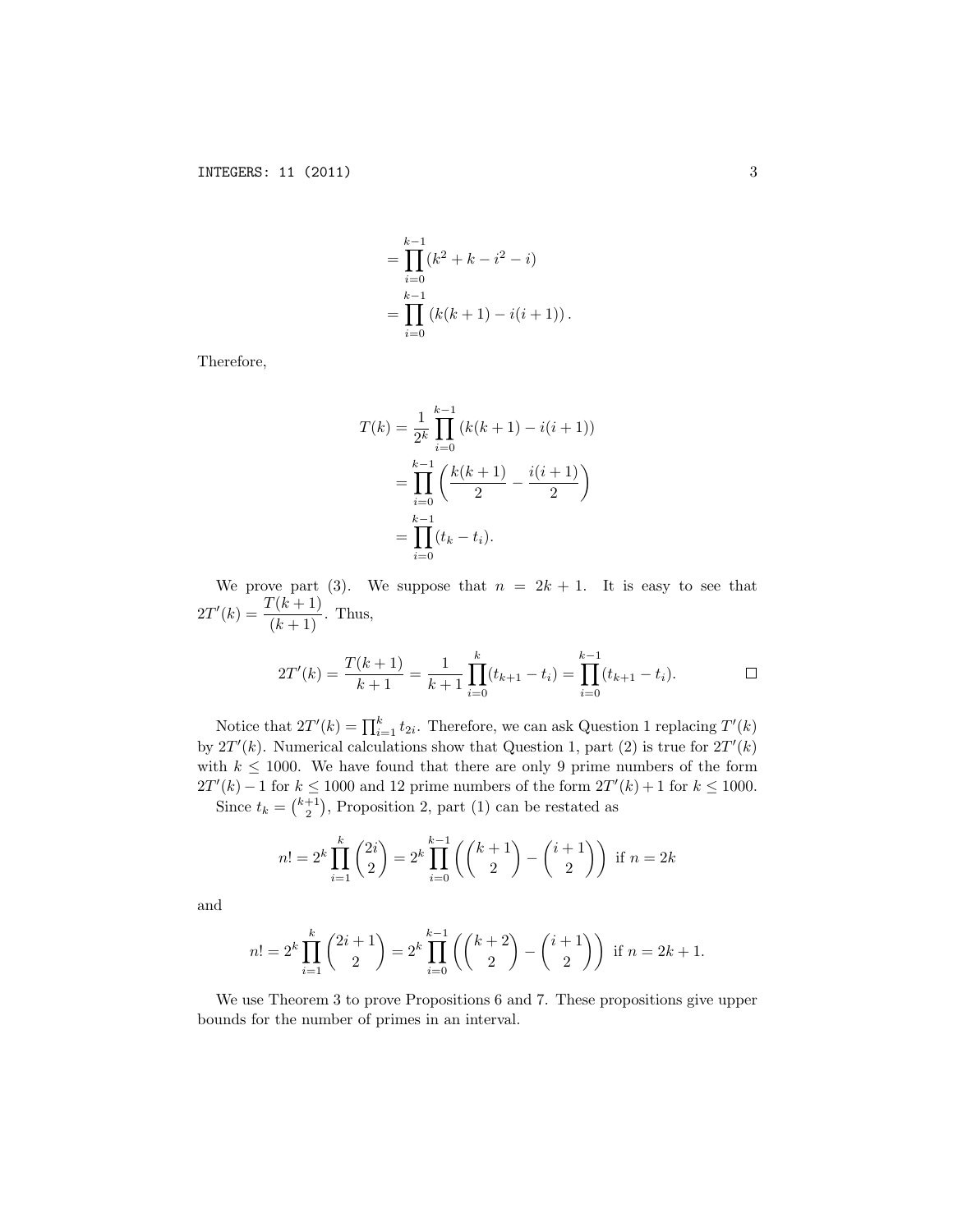Let *f* be a real function and *g* be a positive function. We use  $f \ll g$  to mean that there is a constant  $c > 0$  such that  $|f(x)| \leq cq(x)$  for all x in the domain of *f*. This is also denoted by  $f = O(g)$ . For the following two theorems *q* is a prime. If *N* is a positive even integer, we write  $\pi_N(x)$  to denote the number of primes *b* up to *x* such that  $N + b$  is also prime, and, we write  $r(N)$  to denote the number of representations of *N* as the sum of two primes.

Theorem 3. [6, Theorems 7.2 and 7.3] *If N is a positive even integer, then*

$$
(1) \ \pi_N(x) \ll \frac{x}{(\ln x)^2} \prod_{q|N} \left(1 + \frac{1}{q}\right).
$$

$$
(2) \ r(N) \ll \frac{N}{(\ln N)^2} \prod_{q|N} \left(1 + \frac{1}{q}\right).
$$

### 3. Evidences for Primality of  $|T-p|$

In this section we provide strong evidence that Question 1, part (2) is probably true. We use the prime number theorem to give a first approach for the validity of this question, and construct several examples that show that *|T* − *l|* is a prime where *l* is a prime number. We found that if *l* is in a specific interval, then  $|T - l|$ is a prime (we give a detailed description of this interval below.) We give an upper bound for the number of primes in this interval.

Propositions 4 and 6 give a theoretical support to believe that the facts shown in the following examples may be true in general. In Section 5 there are 2 tables that show some primes of the form  $Q - T$  and  $T - q$ , where  $Q$  is the smallest prime greater than *T* and *q* greatest prime less than *T*. We have observed that *Q* is in the interval  $(T, T + p^2)$  where *p* is either the smallest prime greater than 2*k* if  $T = T(k)$ or is the smallest prime greater than  $2k+1$  if  $T = T'(k)$ . From Table 4 we can verify that either  $p \leq Q - T < p^2$  or  $Q - T = 1$ . From Table 1 we can verify that either  $T - p^2 < q \leq T - p$  or  $T - q = 1$ . Using a computer program the authors verified that this fact is also true for all  $k < 10^3$ . Since every number in  $(T + 1, T + p)$ is composite, we are going to analyze the behavior of *Q* in  $[T + p, T + p^2]$  and  $Q = T + 1$ . In Proposition 4 we show that if  $T + p \le Q < T + p^2$ , then it proves Question 1, part (2).

We first give a heuristic argument to show that if  $Q \neq T+1$ , then  $T + p \leq Q$  $T + p^2$ . It is known from prime number theorem that if *q* is the next prime greater than a number  $m + 1$ , then *q* is near  $m + \ln m$ . So, *Q* is near  $T + \ln T$ . If *p* is the next prime greater than *n*, then

$$
\ln(T) = \ln\left(\frac{n!}{2^k}\right) \sim n \ln n - n - k \ln 2 + 1 < p^2.
$$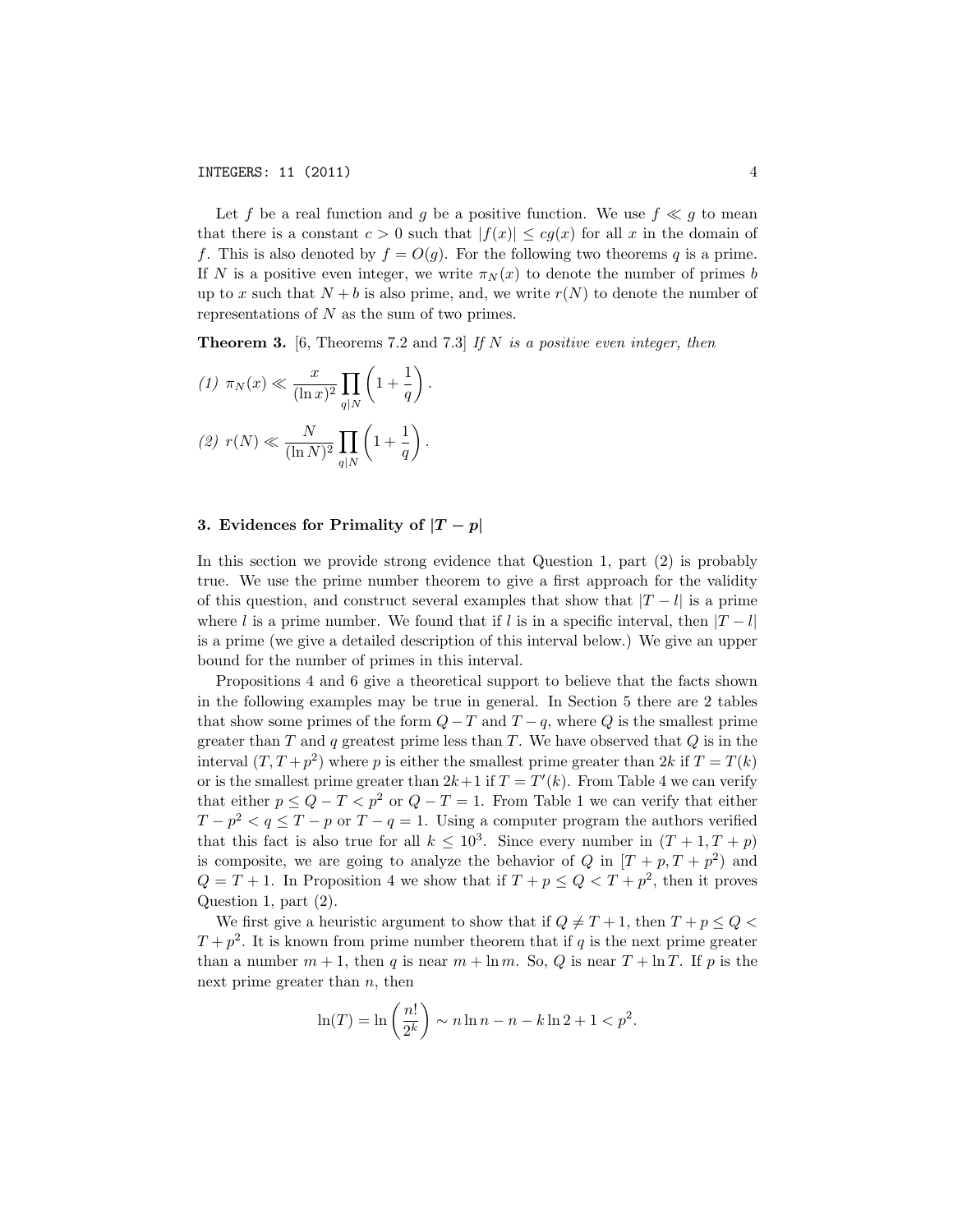### **INTEGERS: 11 (2011)** 5

Therefore, if  $Q \neq T+1$  and  $Q < T + \ln T$ , then  $T + p \leq Q < T + p^2$ .

We now give some examples that show that there are several primes *l* that satisfy  $T + p \le l < T + p^2$ . Proposition 6 gives a general upper bound for the total number of primes of the form  $T + b$  in  $[T + p, T + p^2)$  where *b* is a prime.

If  $k = 3$ , then  $T(3) = 90$ ,  $2k = 6$  and  $p = 7$ . So,  $p^2 = 49$ . These give rise to the interval  $[T + p, T + p^2] = [97, 139)$ . In this interval there are 9 primes. Thus,  $Q-T(3)$  is prime where  $Q$  is a prime with  $97 \leq Q < 139$ . Indeed, all possible outcomes for *Q*−*T*(3) are: 97−90 = 7; 101−90 = 11; 103−90 = 13; 107−90 = 17;  $109 - 90 = 19$ ;  $113 - 90 = 23$ ;  $127 - 90 = 37$ ;  $131 - 90 = 41$ ;  $137 - 90 = 47$ . Note that 139 is a prime, but  $139 - 90 = 49 = 7^2$ .

For the next example we need  $k > 3$ . If we take  $k = 4$ , then  $T'(4) = 11340$ ,  $2k + 1 = 9$  and  $p = 11$ . So, these give rise to the interval  $[T + p, T + p^2] =$ [11351*,* 11461). For every prime *Q* in [11351*,* 11461), it holds that *Q* − *T*" (4) is a prime. That is,  $11351 - 11340 = 11$ ;  $11353 - 11340 = 13$ ;  $11369 - 11340 = 29$ ; 11383 − 11340 = 43; 11393 − 11340 = 53; 11399 − 11340 = 59; 11411 − 11340 = 71; 11423−11340 = 83; 11437−11340 = 97; 11443−11340 = 103; 11447−11340 = 107.

We have observed that  $Q - T$  is also a prime for some primes  $Q$  greater than  $T + p^2$ . That is, if there is no prime number between *T* and  $T + p^2$ , this does not automatically mean that Question 1, part  $(2)$  will fail. For example, if  $k = 5$ , then  $T(5) = 113400, 2k = 10$  and  $p = 11 > 2k$ . So,  $p^2 = 121$ . These give rise to the interval  $[T+p, T+p^2] = [113411, 113521]$ . The number  $T(5)+121 = 113400+121$ 113521 = 61 · 1861. We analyze the behavior of  $Q - T(5)$ , for consecutive primes *Q* beyond of  $T(5) + 11^2$ . The outcomes for  $Q - T(5)$  are: 113537 – 113400 = 137; 113539 − 113400 = 139; 113557 − 113400 = 157; 113567 − 113400 = 167;  $113591 - 113400 = 191.$ 

This example shows that if we take a prime *Q* beyond  $T + p^2$ , then  $Q - T$  is not automatically composite. Thus, even if there is no prime number between *T* and  $T + p^2$ , we can expect that  $Q - T$  may be a prime. Notice, if the next prime greater than *T* is  $Q = T + p^2$ , then the question fails.

The following example shows that there are several primes *q* such that  $T(k) - q$ is either one or a prime with  $T(k) - p^2 < q < T(k)$ .

If  $k = 3$ , then  $T(3) = 90$ ,  $2k = 6$  and  $p = 7$ . So,  $p^2 = 49$ . These give rise to the interval  $(T - p^2, T - p) = (41, 83]$ . In this interval there are 10 primes *q*. All possible outcomes for *T*(3) − *q* are: 90 − 83 = 7; 90 − 79 = 11; 90 − 73 = 17; 90 − 71 = 19;  $90 - 67 = 23$ ;  $90 - 61 = 29$ ;  $90 - 59 = 31$ ;  $90 - 53 = 47$ ;  $90 - 47 = 43$ ;  $90 - 43 = 47$ . In this example, 41 is prime, but  $90 - 41 = 49 = 7^2$ . Note that  $T(3) - 1 = 89$  is prime. In Table 3 there are some *k* values for which  $T(k) - 1$  is prime.

We now give some notation needed for Propositions 4 and 6. We use  $p_r$  to mean the smallest prime greater than *n* when *n* is either 2*k* if  $T = T(k)$  or 2*k* + 1 if  $T = T'(k)$ . The subscript *r* takes a special role:  $r - 1$  counts the number of primes less than or equal to *n*.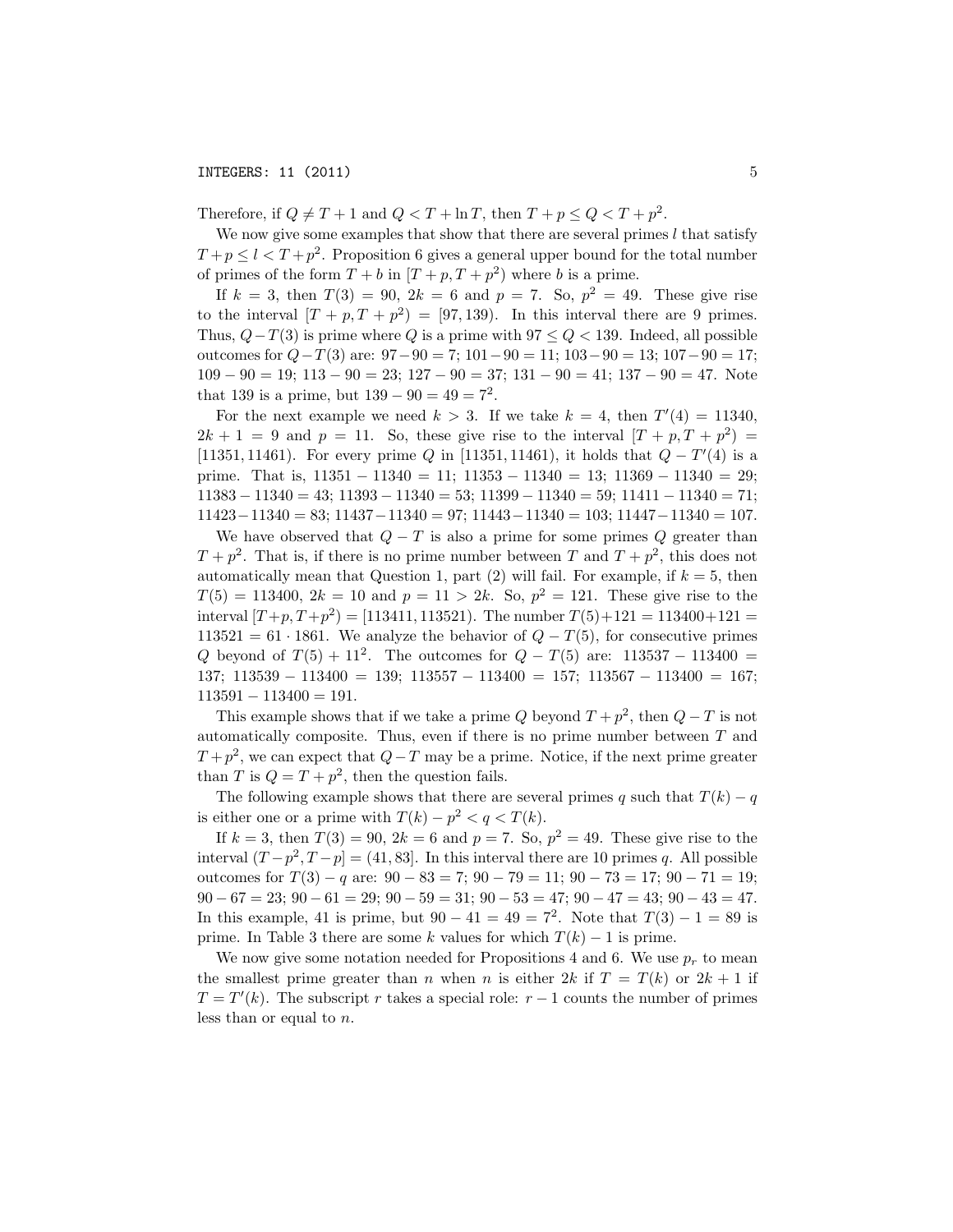Propositions 6 and 7 are a direct application of Theorem 3. We obtain an upper bound for the number of primes in the intervals  $[T + p_r, T + p_r^2]$  and  $(T - p_r^2, T + p_r]$ . If there is a prime in the intervals  $[T + p_r, T + p_r^2]$  then it gives a positive answer for Question 1, part (2). If Cramer's Conjecture [1] is true, then there is a prime in  $[T + p_r, T + p_r^2).$ 

**Proposition 4.** Let *l* be a prime and  $k > 3$ .

- *(1) If*  $T + p_r \le l < T + p_r^2$ , *then*  $l T$  *is prime.*
- *(2) If*  $T p_r^2 < l \leq T p_r$ , *then*  $T l$  *is prime.*

*Proof.* We prove part (1) for  $T = T(k)$ , the other case and part (2) are similar. Suppose that  $T + p_r \leq l < T + p_r^2$ . Since  $T(k) = \frac{(2k)!}{2^k}$ , every prime  $t < 2k$  divides *T*(*k*). Thus, if  $t < 2k$  is a prime, then *t* does not divide  $l - T(k)$ . We know that  $p_r \leq l - T(k) < p_r^2$ . Since  $p_r^2$  is the smallest composite number that satisfies that *T*(*k*) and  $p_r^2$  are relatively prime,  $l - T$  is a prime number.  $\Box$ 

**Corollary 5.** *If*  $p$  *is*  $a$   $prime$   $b$   $a$   $b$   $>$  3*, then* 

- (1) if  $p \in [T + p_r, T + p_r^2)$ , then p has the form  $T + b$  where b is a prime.
- (2) If  $p \in (T p_r^2, T p_r]$ , then p has the form  $T b$  where b is a prime.

*Proof.* We prove part (1); part (2) is similar. Suppose that  $p \in [T + p_r, T + p_r^2)$ , by Proposition 4,  $p - T$  is prime. Therefore,  $p = T + (p - T)$ .  $\Box$ 

**Proposition 6.** The number of primes in  $[T + p_r, T + p_r^2]$  is  $O((n+1)r^2)$ .

*Proof.* We prove the case  $n = 2k$ , the other case is similar. By Corollary 5 the number of primes in  $[T + p_r, T + p_r^2]$  is  $\pi_T(p_r^2)$  as in Theorem 3, part (1). Thus,

$$
\pi_T(p_r^2) \ll \frac{p_r^2}{(\ln p_r^2)^2} \prod_{p|T} \left(1 + \frac{1}{p}\right).
$$
  

$$
\pi_T(p_r^2) \ll \frac{p_r^2}{4(\ln p_r)^2} \prod_{t=1}^n \frac{t+1}{t} = \left(\frac{p_r}{\ln p_r}\right)^2 \frac{n+1}{4}.
$$

If *r* tends to infinity, then by the Prime Number Theorem  $r \sim \frac{p_r}{\ln p_r}$ . This implies that  $\pi_T(p_r^2) = O(r^2(n+1)).$ П

**Proposition 7.** The number of primes in  $(T - p_r^2, T - p_r]$  is  $O\left(\frac{T}{(\log T)^2}(n+1)\right)$ .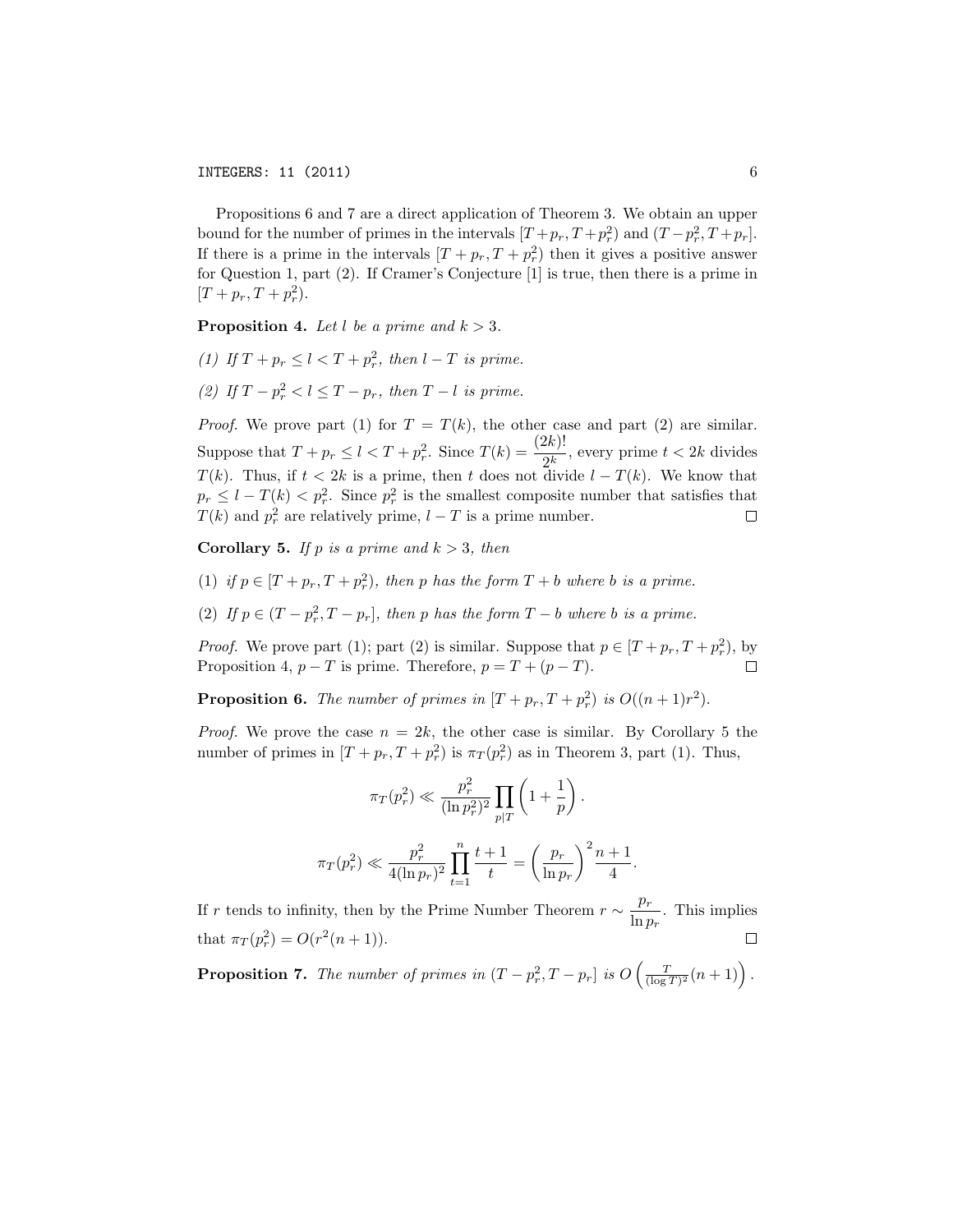*Proof.* Let  $S_T(p_r)$  be the number of primes of the form  $T - l$  where  $l < p_r^2$  is prime. By Corollary 5 the number of primes in  $(T - p_r^2, T - p_r]$  is  $S_T(p_r)$ . If  $T - l$  is a prime where  $l < p_r^2$  is a prime, then *T* can be written as a sum of two primes. Indeed,  $T = (T - l) + l$ . This and Theorem 3, part (2), imply that

$$
S_T(p_r) \le r(T) \ll \frac{T}{(\log T)^2} \prod_{q|T} \left(1 + \frac{1}{q}\right) \le \frac{T}{(\log T)^2} \prod_{t=1}^n \left(\frac{t+1}{t}\right) = \frac{T}{(\log T)^2} (n+1).
$$

This proves that  $S_T(p_r)$  is  $O\left(\frac{T}{(\log T)^2}(n+1)\right)$ .  $\Box$ 

## 4. Primality of  $T \pm 1$

We are going to discuss whether a number of the form  $T \pm 1$  is not a prime. From Tables 4 and 1 we observe that there are few primes of the form  $T \pm 1$ . For example, in our search we have found only 6 primes of the form  $T(k) - 1$ , for  $2 \leq k \leq 2000$ (see Table 2). Table 3 shows all *k* values for which  $T \pm 1$  is prime, for  $k \le 2000$ . Note that  $T(2000) \sim 1.59 \times 10^{12072}$ .

Propositions 8, 9 and 10 prove that there are infinitely many *k* such that  $T \pm 1$  is not a prime. These results give rise to another question. Are there infinitely many primes of the form  $T \pm 1$ ? We now formally state the propositions.

**Proposition 8.** *If*  $p > 7$  *is a prime number with*  $p$  *equal to either*  $2k + 1$  *or*  $2k + 3$ *, then*

*(1)*  $p \equiv \pm 1 \mod 8$  *if* and only *if*  $p$  *is* a proper divisor of  $T(k) + 1$ .

*(2)*  $p \equiv \pm 3 \mod 8$  *if* and only *if*  $p$  *is* a proper divisor of  $T(k) - 1$ .

*Proof.* We suppose that  $p \equiv \pm 1 \mod 8$  and prove that *p* divides  $T(k) + 1$ . If  $k = \frac{p-1}{2}$ , then

$$
(2k)! = \left(2 \frac{p-1}{2}\right)! = (p-1)!
$$

Therefore, by Wilson's theorem  $(2k)! \equiv -1 \mod p$ . Since  $p \equiv \pm 1 \mod 8$ , by the law of quadratic reciprocity 2 is a quadratic residue modulo *p*. Therefore, by Euler's criterion  $2^k = 2^{\frac{p-1}{2}} \equiv 1 \mod p$ . This and Proposition 2 imply that

$$
T(k) = \frac{(2k)!}{2^k} = \frac{(p-1)!}{2^{\frac{p-1}{2}}} \equiv -1 \mod p.
$$

Thus, *p* divides  $T(k) + 1$ .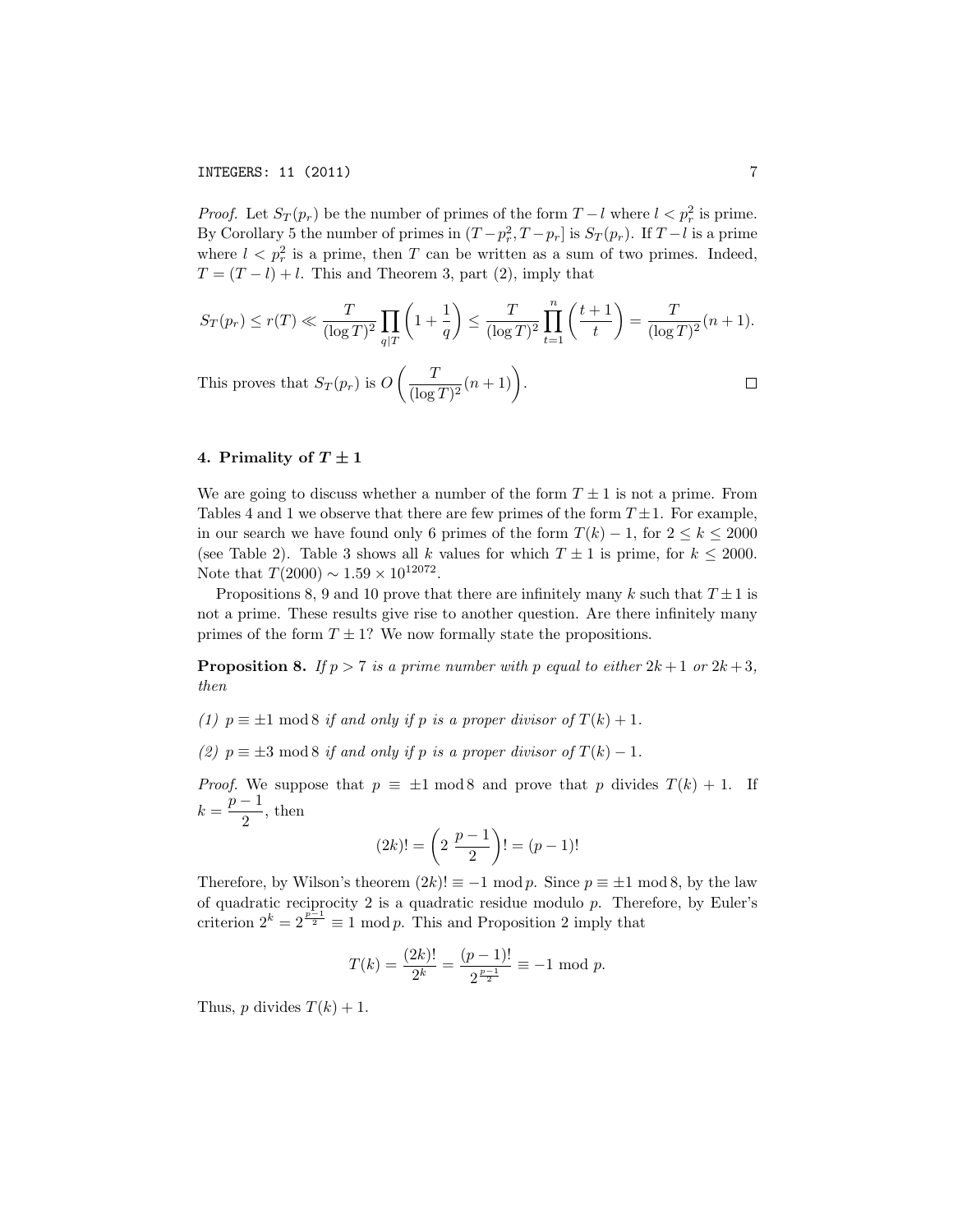### INTEGERS: 11 (2011) 8

We suppose that  $p = T(k) + 1$ . That is,

$$
p = T(k) + 1 = \frac{(p-1)!}{2^{\frac{p-1}{2}}} + 1.
$$

Therefore,  $(p-1)! = (p-1)2^{\frac{p-1}{2}}$ . This implies that  $(p-2)! = 2^{\frac{p-1}{2}}$ . That is a contradiction. This proves that *p* is a proper divisor of  $T(k) + 1$ .

We now suppose that  $k = \frac{p-3}{2}$ . Since

$$
T(k) = \frac{(p-3)!}{2^{\frac{p-3}{2}}} = \frac{(p-3)!(-2)(-1)}{2^{\frac{p-1}{2}}(2^{-1})(2)},
$$

$$
\frac{(p-3)!}{2^{\frac{p-3}{2}}} = \frac{(p-3)!(p-2)(p-1)}{2^{\frac{p-1}{2}}} = -1 \mod p.
$$

Thus, *p* divides  $T(k) + 1$ . If  $p = T(k) + 1$ , then

$$
p - 1 = \frac{(p-3)!}{2^{\frac{p-3}{2}}}.\tag{1}
$$

Since  $p > 7$ ,  $p - 3 = 2t$  for some  $t \ge 4$ . Thus,

$$
(p-3)! = (2t)! = 2 \cdot 4 \dots (2t) \cdot 1 \cdot 3 \dots (2t-1)
$$
  
= 2<sup>t</sup>(1 \cdot 2 \dots t) \cdot (1 \cdot 3 \dots (2t-1))  
= 2<sup>t</sup> \cdot t! \cdot (1 \cdot 3 \dots (2t-1)).

Therefore,  $(p-3)!/2^t = t! \cdot (1 \cdot 3 \dots (2t-1))$ . This, (1) and  $p-3 = 2t$  imply that  $2(t+1) = t! \cdot (1 \cdot 3 \dots (2t-1))$ . That is a contradiction, since  $2(t+1) < t!$  for  $t \geq 4$ . This proves that *p* is a proper divisor of  $T(k) + 1$ .

Conversely, we assume that  $p$  is a proper divisor of  $T(k) + 1$  and prove that  $p \equiv \pm 1 \mod 8$ . We suppose that  $k = \frac{p-1}{2}$ . Since *p* is a proper divisor of  $T(k) + 1$ ,  $T(k) \equiv -1 \mod p$ . So,  $(2k)! \equiv -2^k \mod p$ . Therefore,  $(p-1)! \equiv -2^{\frac{p-1}{2}} \mod p$ . This and the Wilson's theorem imply that  $2^{\frac{p-1}{2}} \equiv 1 \mod p$ . By the law of quadratic reciprocity 2 is a quadratic residue modulo *p*. This implies that  $p \equiv \pm 1 \mod 8$ .

We now suppose that  $k = \frac{p-3}{2}$ . Since *p* divides  $T(k) + 1$ ,  $T(k) \equiv -1 \mod p$ . So,  $(2k)! \equiv -2^k \mod p$ . Therefore,  $\left(2\frac{(p-3)}{2}\right)$ 2  $\lambda$  $!= -2^{\frac{p-3}{2}} \mod p$ . Thus,

$$
(p-3)!(p-2)(p-1) \equiv -2^{\frac{p-3}{2}}(-2)(-1) \bmod p.
$$

This implies that

$$
(p-1)! \equiv -2^{\frac{p-1}{2}} (2^{-1}) (-2)(-1) \bmod p.
$$

Since  $(p-1)! \equiv -1 \mod p$ ,  $2^{\frac{p-1}{2}} \equiv 1 \mod p$ . This implies that  $p \equiv \pm 1 \mod 8$ .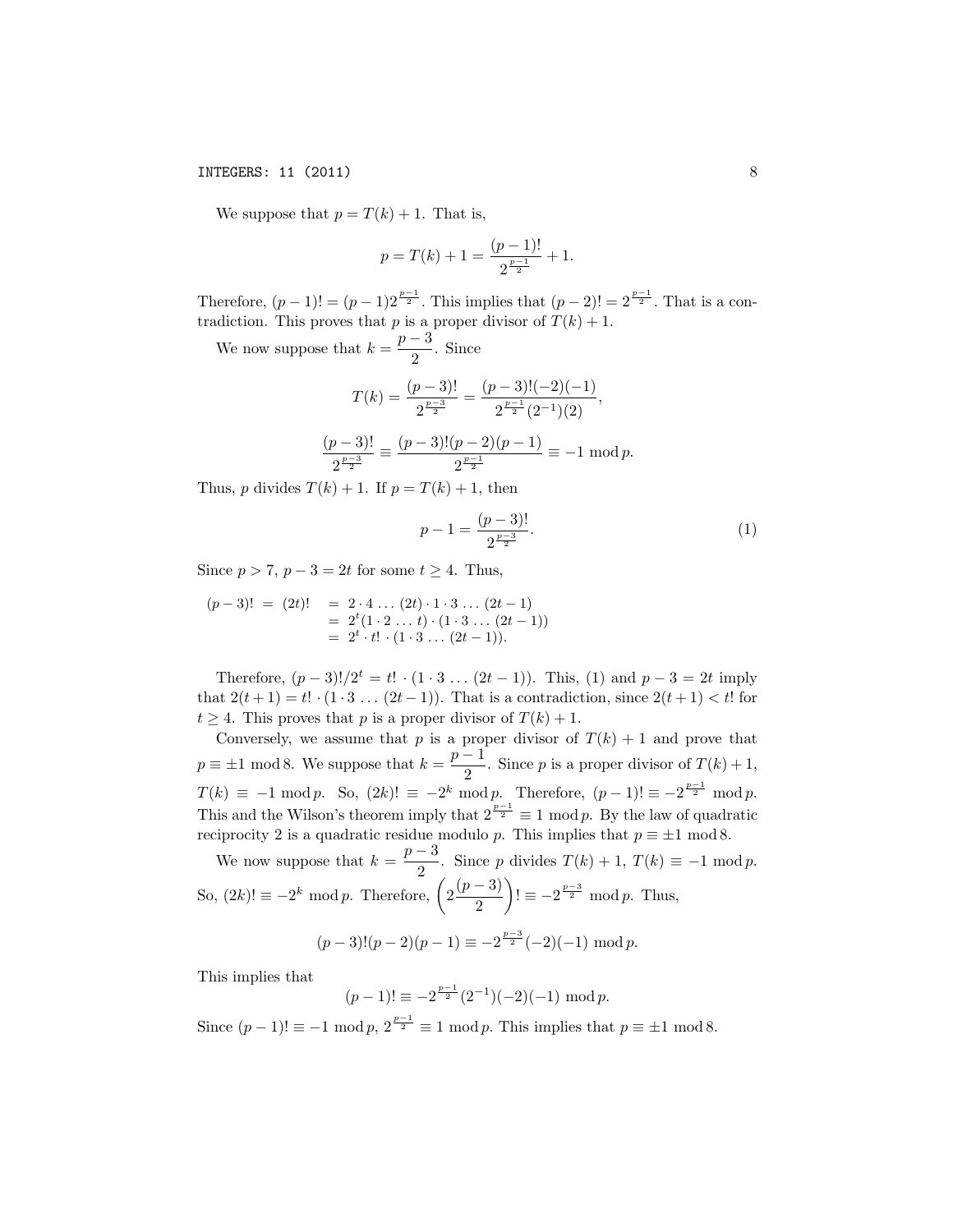INTEGERS: 11 (2011) 9

Proof of part (2). We prove that *p* divides  $T(k) - 1$ . Suppose that  $p \equiv \pm 3 \mod 8$ . Wilson's theorem and  $k = \frac{p-1}{2}$  imply that  $(2k)! \equiv -1 \mod p$ . Since  $p \equiv \pm 3 \mod 8$ , by the quadratic reciprocity law, 2 is not a quadratic residue modulo *p*. Therefore, by Euler's criterion,  $2^k = 2^{\frac{p-1}{2}} \equiv -1 \mod p$ . This implies that  $T(k) \equiv 1 \mod p$ . So, *p* divides  $T(k) - 1$ . We suppose  $p = T(k) - 1$ . That is,  $p = \frac{(p-1)!}{2^{\frac{p-1}{2}}} - 1$ . So,  $(p-1)! = (p+1)2^{\frac{p-1}{2}}$ . That is a contradiction. If  $k = \frac{p-3}{2}$ , then

$$
T(k) = \frac{(p-3)!}{2^{\frac{p-3}{2}}} \equiv \frac{(p-3)!(p-2)(p-1)}{2^{\frac{p-1}{2}}} \equiv 1 \mod p.
$$

So, the proof follows as above, proving that *p* is a proper divisor of  $T(k) - 1$ .

We prove that  $p \equiv \pm 3 \mod 8$ . Suppose that  $k = \frac{p-1}{2}$ . Since *p* divides  $T(k) - 1$ ,  $T(k) \equiv 1 \mod p$ . So,  $(2k)! \equiv 2^k \mod p$ . Therefore,  $(p-1)! \equiv 2^{\frac{p-1}{2}} \mod p$ . This and Wilson's theorem imply that  $2^{\frac{p-1}{2}} \equiv -1 \mod p$ . By the law of quadratic reciprocity, 2 is not a quadratic residue modulo *p*. This implies that  $p \equiv \pm 3 \mod 8$ .

We now suppose that  $k = \frac{p-3}{2}$ . Since *p* divides  $T(k) - 1$ ,  $T(k) \equiv 1 \mod p$ . So,  $(2k)!$  ≡  $2^k \mod p$ . Therefore,  $\left(2\frac{(p-3)}{2}\right)$ 2  $\lambda$  $!= 2^{\frac{p-3}{2}} \mod p$ . Thus,

$$
(p-3)!(p-2)(p-1) \equiv 2^{\frac{p-3}{2}}(-2)(-1) \bmod p.
$$

This implies that  $(p-1)! \equiv 2^{\frac{p-1}{2}} (2^{-1}) (-2) (-1) \mod p$ . This and Wilson's theorem imply that  $2^{\frac{p-1}{2}} \equiv -1 \mod p$ . Thus,  $p \equiv \pm 3 \mod 8$ .

**Proposition 9.** *If*  $p > 3$  *is a prime number with*  $p = 2k + 3$ *, then* 

- (1)  $p \equiv \pm 1 \mod 8$  *if* and only *if*  $p$  *is* a proper divisor of  $T'(k) 1$ .
- (2)  $p \equiv \pm 3 \mod 8$  *if* and only *if*  $p$  *is* a proper divisor of  $T'(k) + 1$ .

*Proof.* The proofs of parts (1) and (2) are similar to the proofs of Proposition 8, parts (1) and (2), respectively.  $\Box$ 

**Proposition 10.** *Let p be a prime number such that*  $p = 4k + 1$ *. Then*  $p \equiv 5 \text{ mod } 8$ *if* and only if p is a proper divisor of either  $T(k) + 1$  or  $T(k) - 1$ .

*Proof.* We first prove that  $\left[\left(\frac{p-1}{2}\right)!\right]^2 \equiv -1 \mod p$ . Obviously,

$$
(p-1)! = (1)(p-1)(2)(p-2)\dots\left(\frac{p-1}{2}\right)\left(p-\frac{p-1}{2}\right).
$$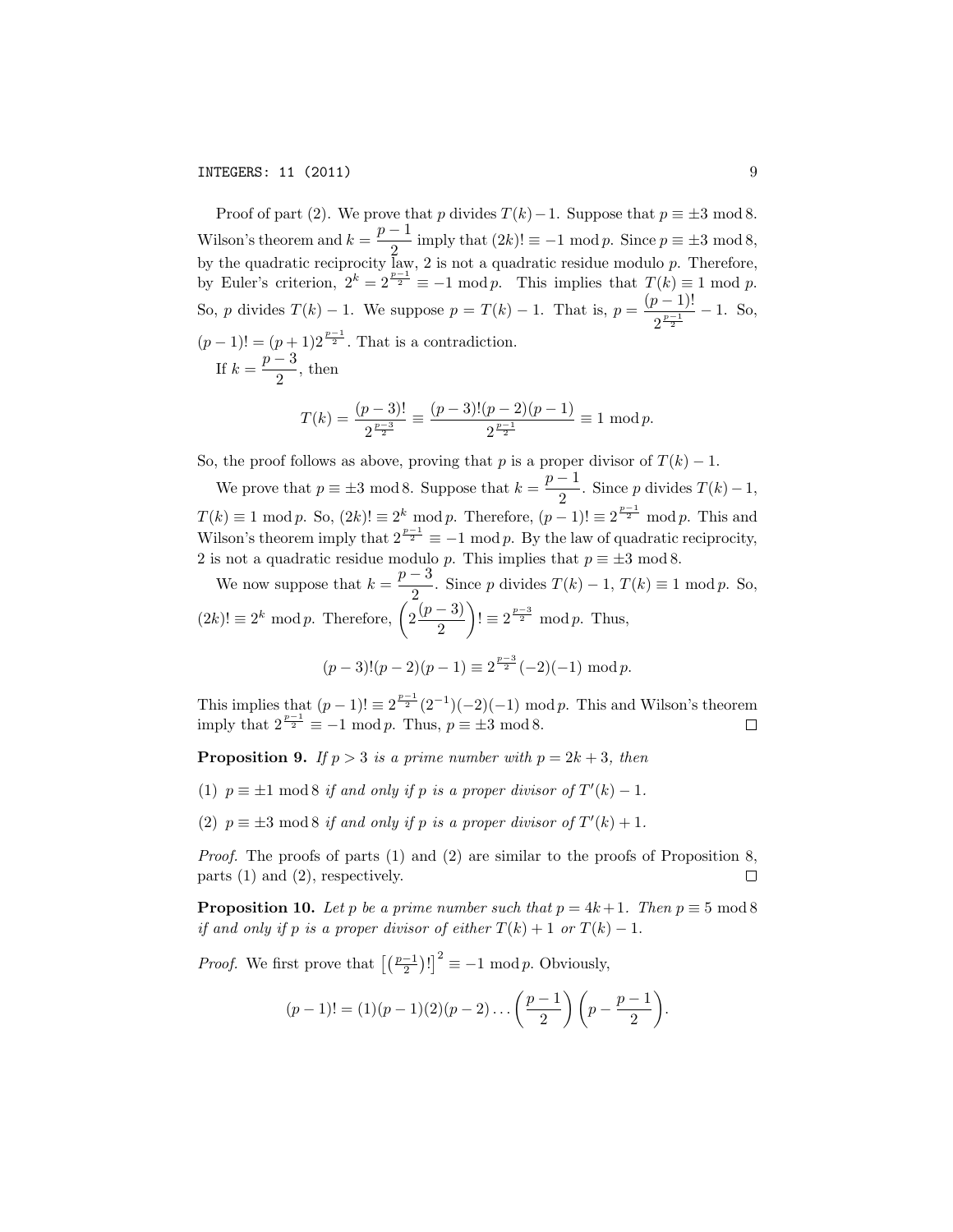Therefore,

$$
(p-1)! \equiv (1)(-1)(2)(-2)\dots \left(\frac{p-1}{2}\right) \left(-\frac{p-1}{2}\right) \mod p.
$$

So,

$$
(p-1)! \equiv \left(\frac{p-1}{2}\right)! \left(\frac{p-1}{2}\right)! (-1)^{\frac{p-1}{2}} \mod p.
$$

Since  $p = 4k + 1$ ,  $(-1)^{\frac{p-1}{2}} = 1$ . These and Wilson's theorem imply that

$$
\left[\left(\frac{p-1}{2}\right)!\right]^2 \equiv -1 \mod p. \tag{2}
$$

We now prove that  $p \equiv 5 \mod 8$  if and only if *p* is a proper divisor of either  $T(k) - 1$  or  $T(k) + 1$ .

$$
(T(k))^2 \equiv 1 \mod p \text{ if and only if } \left[\frac{(2k)!}{2^k}\right]^2 \equiv 1 \mod p \text{ if and only if } \frac{\left[\left(\frac{p-1}{2}\right)!\right]^2}{2^{\frac{p-1}{2}}} \equiv 1 \mod p.
$$

This and (2), imply that

 $(T(k))^2 \equiv 1 \mod p$  if and only if  $2^{\frac{p-1}{2}} \equiv -1 \mod p$  if and only if  $p \equiv \pm 3 \mod 8$ .

Since  $p = 4k + 1$ ,  $(T(k))^2 \equiv 1 \mod p$  if and only if  $p \equiv 5 \mod 8$ .

It is easy to see that if *p* is a divisor of either *T*(*k*) + 1 or *T*(*k*) − 1, then *p* is a oper divisor of either *T*(*k*) + 1 or *T*(*k*) − 1, respectively. proper divisor of either  $T(k) + 1$  or  $T(k) - 1$ , respectively.

## 5. Tables

| k | $T(k) - q =$ prime or 1          | $T'(k) - q =$ prime or 1           |
|---|----------------------------------|------------------------------------|
| 2 | $6 - 5 = 1$                      | $15 - 13 = 2$                      |
| 3 | $90 - 89 = 1$                    | $315 - 313 = 2$                    |
| 4 | $2520 - 2503 = 17$               | $11340 - 11329 = 11$               |
| 5 | $113400 - 113383 = 17$           | $623700 - 623699 = 1$              |
| 6 | $7484400 - 7484383 = 17$         | $48648600 - 48648583 = 17$         |
| 7 | $681080400 - 681080383 = 17$     | $5108103000 - 5108102983 = 17$     |
| 8 | $81729648000 - 81729647983 = 17$ | $694702008000 - 694702007959 = 41$ |
| 9 | 12504636144000 - 12504636143963  | 118794043368000 - 118794043367959  |
|   | $=37$                            | $=41$                              |

Table 1: Some primes of the form  $T - q$ .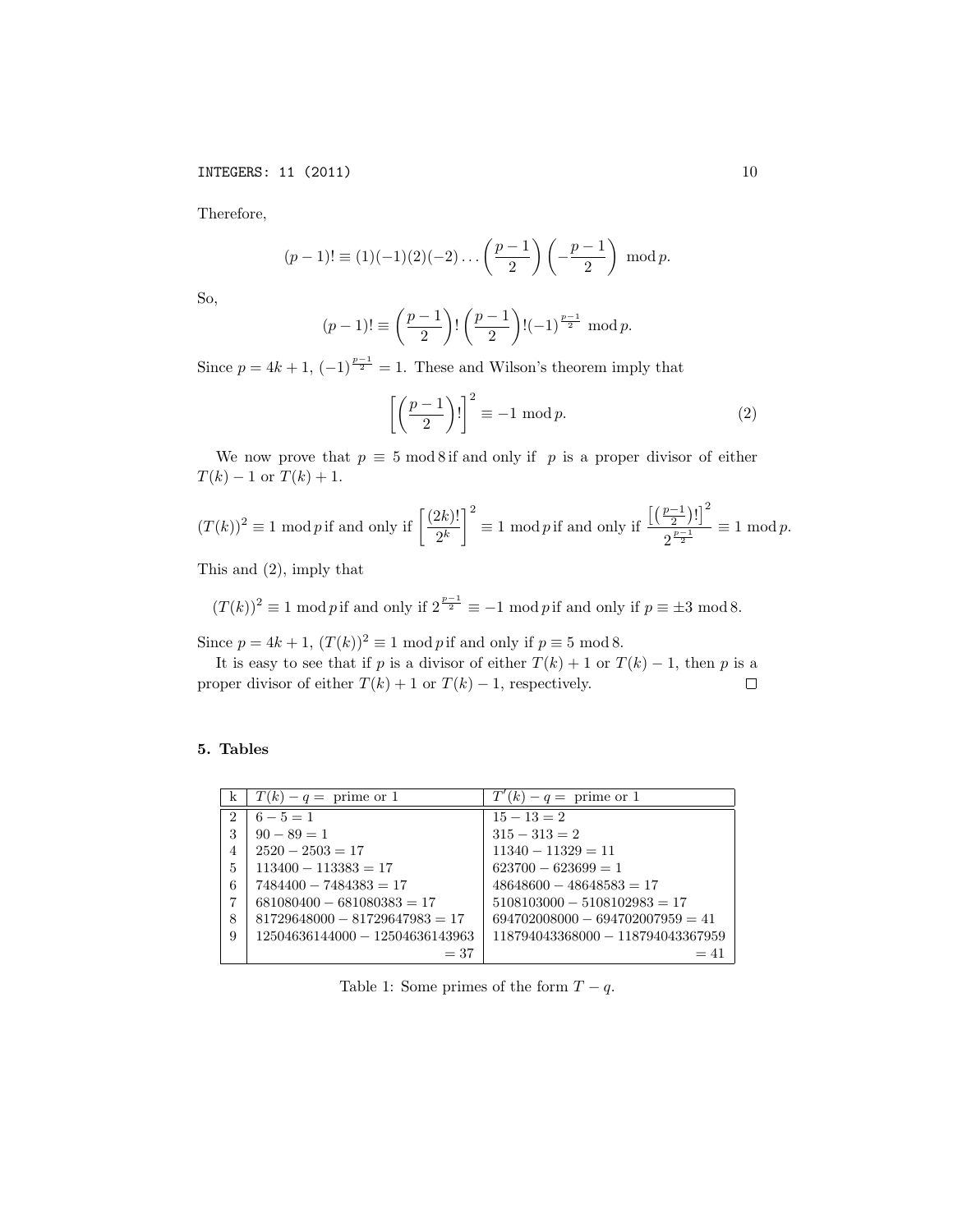| k              | Primes of the form $T(k) - 1$ for $1 < k \le 2000$                    |
|----------------|-----------------------------------------------------------------------|
| $\overline{2}$ | $\overline{5}$                                                        |
| 3              | 89                                                                    |
| 56             | 274017871895886614355245021851226872507509096980847975994844266521420 |
|                | 299245431500324696494845549659356284618231033652966211387635562226647 |
|                | 039999999999999999999999999999                                        |
| 92             | 450018843569393882276227680596716006487089310681842539412514262048834 |
|                | 586837442952353379844205073472685159662546130153568890072873003795362 |
|                | 844451732581991505888011382020736335842085227184693441046947485669624 |
|                | 634485050019491730954221690926915254316208777513302761668607999999999 |
|                | .999999999999999999999999999999999999                                 |
| 162            | 391548904515671716051346787260500894329100804861599843863236605693157 |
|                | 753938515286639559527448080180307092749222111738171154934229102563766 |
|                | 290007325839516166193652888106370272813680446264582621040916668979828 |
|                | 580909916493415772072696168113862960117719779637815600306771585482508 |
|                | 107493783060331912640281361853801867542860886655307894329862579460676 |
|                | 242332750442838738797300511969290692778986492294540611691256473129914 |
|                | 302664438196211535426598076748503430292272338133961040599560472739917 |
|                | 745073510746720620786978825877351293154441445603700969180904816639999 |
|                |                                                                       |
|                | 99999                                                                 |
| 170            | 340835263800046398325677066929789037599272966910781694237134220511694 |
|                | 592407221674541257352326694161941173174852612734995048749948298785427 |
|                | 864201761896754518975857870525407100505502667584445509342421176972834 |
|                | 591260193220046550390720555465344872560673854426589683541035239901055 |
|                | 283433221132729908219748626265401668191417034808684514905620110985521 |
|                | 966631215768857310684931442273323569549523637187288201582664169777656 |
|                | 534508255699021660672565431211046992785044507318407554205409308573862 |
|                | 694583409249597473614199749407605708422218605584741173228268059043735 |
|                |                                                                       |
|                |                                                                       |

Table 2: Some primes of the form  $T(k) - 1$ .

| Form        | k values for which $T \pm 1$ is prime       | Search limit |
|-------------|---------------------------------------------|--------------|
| $T(k) + 1$  | 2, 4, 6, 70, 146, 448, 978                  | 2000         |
| $T(k)-1$    | 2, 3, 56, 92, 162, 170                      | 2900         |
| $T'(k) + 1$ | $7, 16, 18, 24, 38, 44, 194, 286, 382, 895$ | 1000         |
| $T'(k) - 1$ | $5, 12, 16, 24, 41, 46, 75, 337, 904, 2485$ | 3200         |

Table 3: Some  $k$  values for which  $T \pm 1$  is prime.